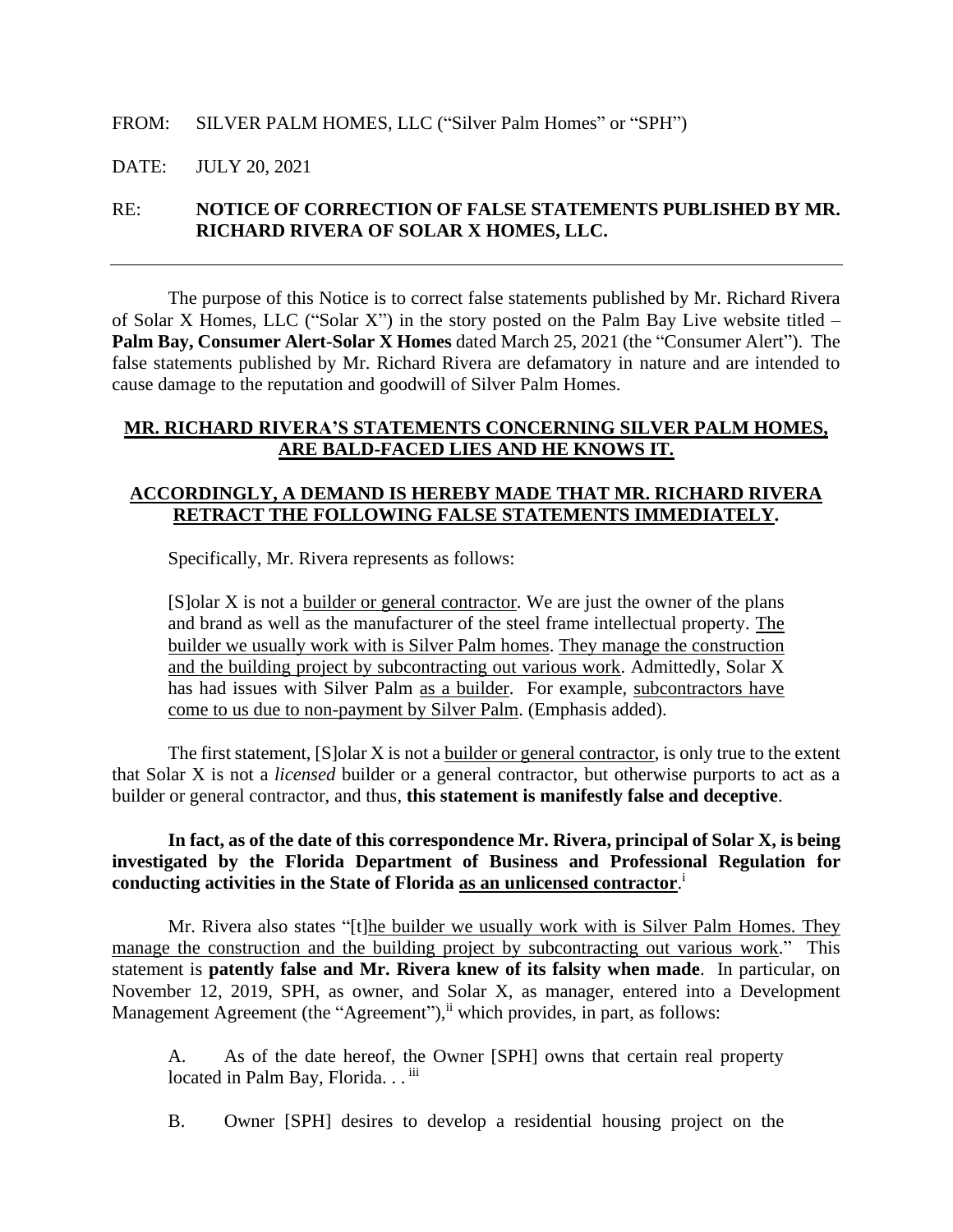Property (the "Project")

C. [Solar X] is engaged in the business of constructing, developing and managing residential development projects and has the requisite experience and expertise to manage and develop the Project pursuant to Prudent Industry Practices...

D. [Solar X] desires to manage the Project and perform the Services, and the Owner [SPH] desires to engage [Solar X] to manage the Project and provide the Services, in each case as set forth in this Agreement. (Emphasis added).

Pursuant to the Agreement, Solar X agreed to provide Silver Palm Homes with the following services:

the Services, including, without limitation, pre-development studies, zoning approval, site plan approval, permitting, development, design, and construction management services with respect to the design and construction of the Project, and to assist [SPH] in the development of the Project in accordance with the Plans and Specifications, each and every Approved Budgets, the Project Schedule, and the terms and conditions of this Agreement. (Emphasis added).

Moreover, the Agreement also expressly provides that:

[Solar X] shall exercise reasonable and due care to select reasonably well-qualified Subcontractors based on their experience, availability, reputation and creditworthiness. [Solar X] shall exercise reasonable and due care in the negotiation, preparation, execution, performance and monitoring of each contract entered into by [Solar X] with a Subcontractor. . . [and e]ach such subcontract shall ... be solely the obligation and liability of [Solar X]. (Emphasis added).

By the plain language of the Agreement, Silver Palm Homes hired Solar X to 1) provide the Services as a contractor, including without limitation, to develop, design and construct the Project; and 2) to provide general contractor and project manager related services by hiring qualified subcontractors to perform services in connection with the Project. **For Mr. Rivera to publicly represent anything to the contrary is manifestly false.** 

In fact, Solar X, at the behest of Mr. Rivera, filed two separate lawsuits against Silver Palm Homes in April 2021 in the Circuit Court in and for Brevard County, Florida claiming, among other things, reimbursement for payment Solar X claims it paid subcontractors who purportedly performed work on the Project. In response, SPH filed motions to strike each frivolous lawsuit as a sham, among other things, because Solar X: 1) failed to provide any evidence to support its claims; and 2) at all material times it was conducting illegal activity as an unlicensed contractor. Both lawsuits were voluntarily dismissed by Solar X within weeks of being filed.

Notwithstanding the foregoing, on multiple occasions, SPH has requested Solar X to provide it with this so-called list of subcontractors who are claiming payment, including supporting documents such as, invoices, notices to owner, inspection reports, subcontractor agreements, among other things, all of which Solar X is contractually obligated to provide under the